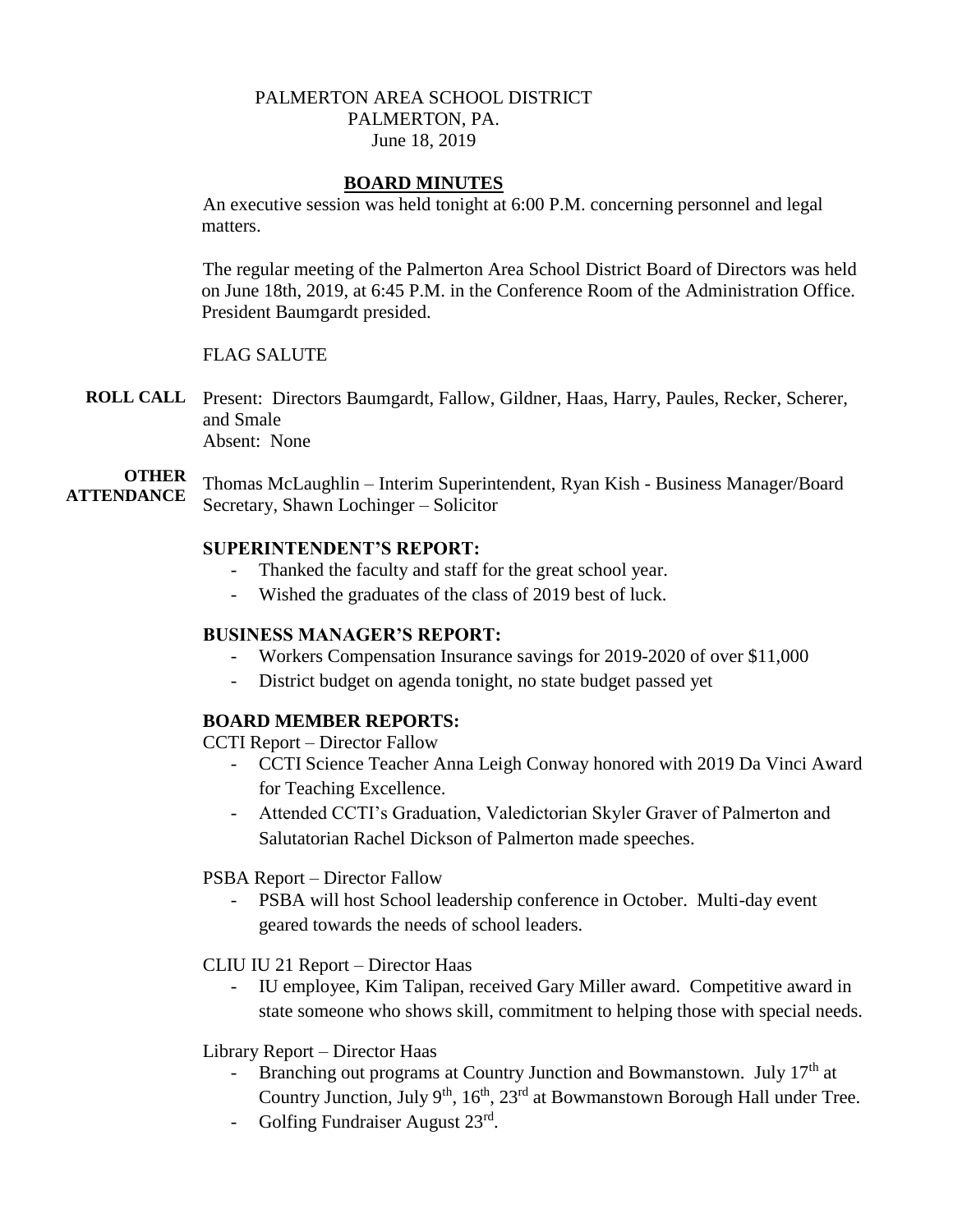## **PUBLIC PARTICIPATION**

Audrey Larvey – Questioned if the Change Orders on agenda fall within contingency. Tim Sisock of Barry Isett commented that they fall under the budget and that the district recently approved a \$107k change order credit.

Bruce Reiner – Commented that he would like the board to vote no for real estate tax increase.

Director Gilder – Encouraged the board to vote for a zero-tax increase. Fund balance esimates are only if we spend 100% for 2018-19 and 2019-20, recent trends show district puts back surplus. Small increase for some could be large increase for those on fixed income.

The Board had a brief discussion about the budget and tax increase. Director Fallow commented that she does not want to risk cutting programs. Director Scherer commented about the aging of the district's buildings.

**APPROVED CONSENT AGENDA** Director Smale moved, seconded by Director Harry, to approve the attached consent agenda with the following changes: 1) Personnel G, Curriculum Advisory Council – Remove Vicki McHugh (Guidance) and Whitney Kern (Library) pending additional information. 2) Other C, Band Trip - to include language that states "expenses will be the responsibility of the club", and 3) Other F, Summer Program Facilitator – to include language that states "not to exceed four hours per day".

> Aye Votes: All Directors Present. Nay Votes: None. Motion Carried.

## **CONSENT AGENDA**

**MINUTES** Approved the minutes from May 21, 2019 meeting.

**FINANCIAL REPORTS** Approved the financial reports: Treasurer's Report, Accounts Payable

**JUNE/JULY ACTS. PAYABLE** Approved the Interim Superintendent & Business Manager to make and release payments for the remaining June and July accounts payable.

**BUDGET TRANSFERS** Approved all budget transfers for fiscal year ending June 30, 2019 in order to comply with audit requirements. The Board will be provided with an itemized listing of all required budget transfers upon completion of the 2018-2019 audit.

**LUNCH PRICES** Approved the breakfast and lunch prices for 2019-2020 as mandated by Section 205 of the Healthy, Hunger-Free Kids Act of 2010.

- Elementary Breakfast \$1.20
- Secondary Breakfast \$1.30
- Adult Breakfast \$2.15
- Elementary Lunch \$2.65
- Secondary Lunch \$2.75
- Adult Lunch \$3.75
- Milk \$ .55

**DRAMA AGREEMENT** Approved the Performance License Agreement with Dramatic Publishing for the performance of A Christmas Story in December 2019.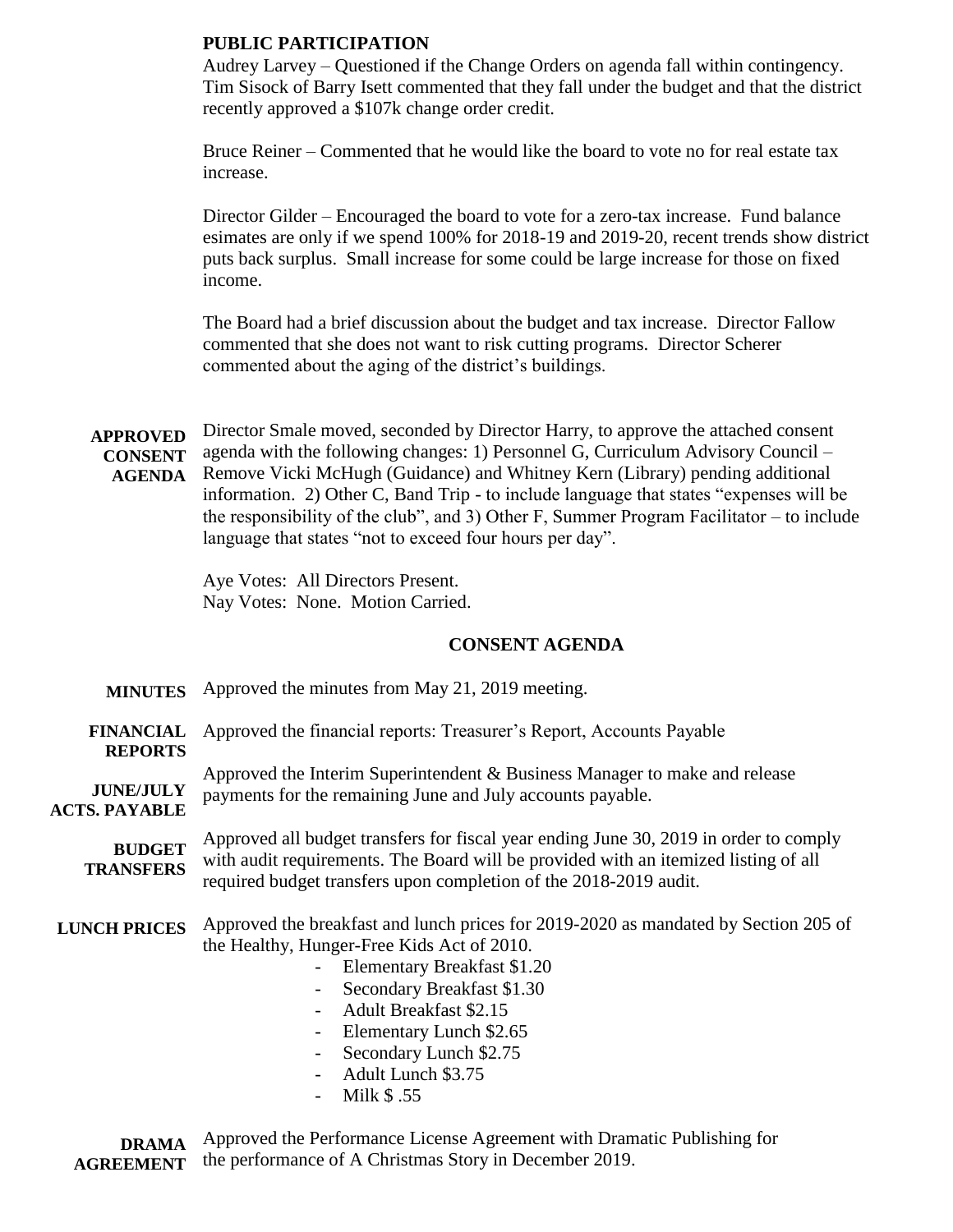| <b>WORKERS</b><br>COMP.                                    | Approved the 2019-2020 workers compensation coverage through CM Regent at an<br>estimated cost of \$113,067.                                                                                                                                                                                               |                                                                                                                                                     |  |                                                                                            |                                                       |
|------------------------------------------------------------|------------------------------------------------------------------------------------------------------------------------------------------------------------------------------------------------------------------------------------------------------------------------------------------------------------|-----------------------------------------------------------------------------------------------------------------------------------------------------|--|--------------------------------------------------------------------------------------------|-------------------------------------------------------|
| <b>ATHLETIC</b><br><b>INSURANCE</b>                        |                                                                                                                                                                                                                                                                                                            | Approved the athletic insurance coverage through Axis Insurance Company for the<br>period of August 6, 2019 to August 6, 2020 at a cost of \$36,706 |  |                                                                                            |                                                       |
| <b>VOL. STUDENT</b><br><b>ACCIDENT</b><br><b>INSURANCE</b> | Approved the voluntary student accident coverage through Axis Insurance Company for<br>the period of August 6, 2019 to August 6, 2020.                                                                                                                                                                     |                                                                                                                                                     |  |                                                                                            |                                                       |
| <b>HOMESTEAD/</b><br><b>FARMSTEAD</b>                      | Approved the 2019-2020 homestead/farmstead taxable assessment exclusion of \$3,632<br>and the homestead/farmstead tax exclusion of \$206.20.                                                                                                                                                               |                                                                                                                                                     |  |                                                                                            |                                                       |
| <b>PENTELEDATA</b><br><b>AGREEMENT</b>                     | Approved the upgrade to the Virtual Circuit Connection service agreement with<br>PenTeleData.                                                                                                                                                                                                              |                                                                                                                                                     |  |                                                                                            |                                                       |
| <b>OUT OF STATE</b><br><b>CONFERENCE</b>                   | Approved the following teachers to attend the out of state conference "Get Your Teach<br>On" October 14 <sup>th</sup> and 15 <sup>th</sup> , 2019 at the Mohegan Sun Resort in Uncasville, CT: Brittany<br>Zeky, Ali Spalding, Lisa Ward, Krystal Meglio, and Elizabeth Karb.                              |                                                                                                                                                     |  |                                                                                            |                                                       |
| <b>BONDING</b>                                             | Approved the following bonding amounts for the 2019-20 fiscal year: Board President<br>\$100,000, Board Vice President \$100,000, Board Secretary \$100,000, Board Treasurer<br>\$100,000, Superintendent \$100,000, Business Manager \$100,000, Employee Theft<br>5,000, Forgery or Alteration \$100,000. |                                                                                                                                                     |  |                                                                                            |                                                       |
| <b>REAL ESTATE</b><br><b>PAYMENT</b><br><b>RESOLUTION</b>  | Approved resolution #06.18.19 per the Real Estate Tax Universal Installment Payment<br>Plan Resolution, to use the following installment dates for the collection of the 2019<br>Real Estate Taxes (enclosure).                                                                                            |                                                                                                                                                     |  |                                                                                            |                                                       |
| <b>TAX</b><br><b>DUPLICATES</b>                            | Granted permission to release the 2019 Tax Duplicates to the respective tax collectors<br>for the fiscal year beginning July 1, 2019.                                                                                                                                                                      |                                                                                                                                                     |  |                                                                                            |                                                       |
| <b>TUITION</b>                                             | Approved the attached tuition reimbursement.                                                                                                                                                                                                                                                               |                                                                                                                                                     |  |                                                                                            |                                                       |
| <b>ATHLETIC</b><br><b>COORDINATOR</b><br><b>CHANGE</b>     | Approved the assignment change for Andrew Remsing from Athletic Coordinator to<br>High School Science Teacher, effective 7/1/19.                                                                                                                                                                           |                                                                                                                                                     |  |                                                                                            |                                                       |
|                                                            | Approved the assignment change for Kyle Porembo from High School Science Teacher<br>to Athletic Coordinator, effective 7/1/19.                                                                                                                                                                             |                                                                                                                                                     |  |                                                                                            |                                                       |
| <b>RETIREMENT</b>                                          | Approved the change of retirement date to January 3, 2020 for Dianne Smelas.                                                                                                                                                                                                                               |                                                                                                                                                     |  |                                                                                            |                                                       |
| <b>EXTRA-</b><br><b>CURICULAR</b>                          | Approved the following extracurricular positions for the 2019-2020 school year:<br>Kerry Jahelka<br><b>Tyler Svetik</b><br>John Cronk                                                                                                                                                                      | <b>MS Cross Country Coach</b><br>Asst. Cross Country Coach<br>JV Volleyball Coach                                                                   |  | \$2,662<br>\$2,662<br>\$2,662                                                              |                                                       |
| <b>ADVISORS</b>                                            | Approve the following Club/Class Advisors for the 2019-2020 School Year:<br>Aevidum<br>Art Club Co-Advisor<br>Art Club Co-Advisor<br><b>Avenger Advisor</b><br><b>Chorus Advisor</b>                                                                                                                       |                                                                                                                                                     |  | Vicki McHugh<br>Lyndsey Heinrich<br>Miranda Allen<br>Robert Falkenstein<br>Joseph Plechavy | \$1,173<br>\$942.50<br>\$942.50<br>\$3,852<br>\$2,106 |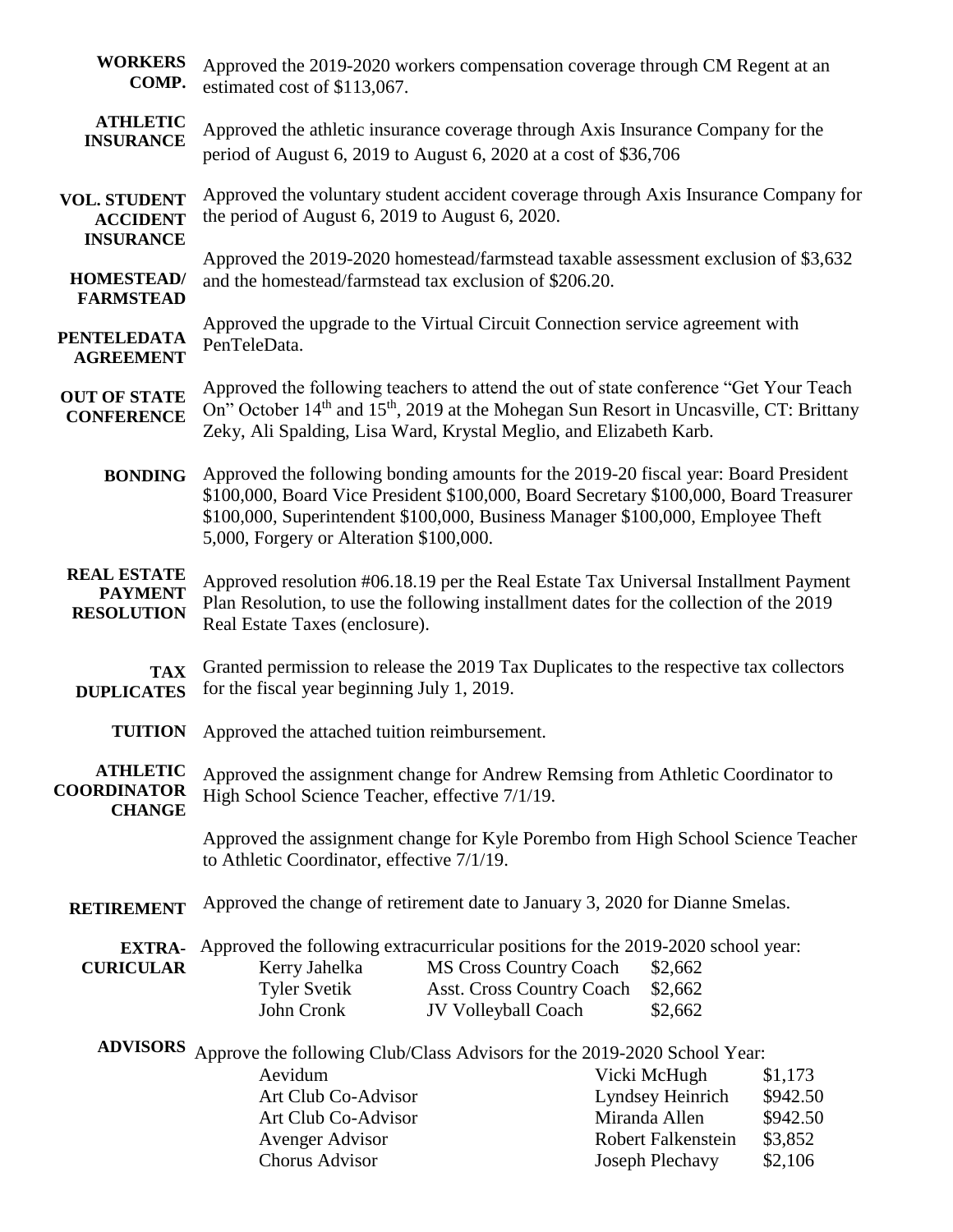| Class of 2020 Senior Class Advisor         | Craig Borland             | \$1,952   |
|--------------------------------------------|---------------------------|-----------|
| Class of 2021 Junior Class CoAdvisor       | Dawn Burke                | \$684.50  |
| Class of 2021 Junior Class CoAdvisor       | <b>Tammy Muniz</b>        | \$684.50  |
| Class of 2022 Sophomore Class CoAdvisor    | <b>Travis Fink</b>        | \$684.50  |
| Class of 2022 Sophomore Class CoAdvisor    | <b>Tammy Muniz</b>        | \$684.50  |
| Class of 2023 Freshman Class Advisor       | <b>Robert Falkenstein</b> | \$1,369   |
| <b>Color Guard</b>                         | <b>Chrissy Rehatchek</b>  | \$1,369   |
| <b>Concert Band Advisor</b>                | <b>Thomas Heinick</b>     | \$2,106   |
| Drama Club Advisor                         | <b>Brent Harris</b>       | \$3,424   |
| <b>Environmental Club Co-Advisor</b>       | <b>Michael Gombert</b>    | \$586.50  |
| <b>Environmental Club Co-Advisor</b>       | Paul McArdle              | \$586.50  |
| Film Club                                  | <b>Brent Harris</b>       | Volunteer |
| <b>FBLA Co-Advisor</b>                     | Jennifer Danzeisen        | \$586.50  |
| <b>FBLA Co-Advisor</b>                     | Kerry Palumbo             | \$586.50  |
| Games Club                                 | Kerry Palumbo             | Volunteer |
| <b>Gridiron Club Advisor</b>               | Chris Walkowiak           | Volunteer |
| <b>International Travels' Club Advisor</b> | Jose Elvir                | Volunteer |
| <b>LEO Club Co-Advisor</b>                 | <b>Tammy Muniz</b>        | \$586.50  |
| <b>LEO Club Co-Advisor</b>                 | <b>Travis Fink</b>        | \$586.50  |
| Library Book Club Advisor                  | Whitney Kern              | Volunteer |
| <b>Marching Band Director</b>              | <b>Thomas Heinick</b>     | \$4,623   |
| Marching Band Asst. Director               | Marcia Heinick            | \$2,553   |
| <b>Mock Trial Advisor</b>                  | Jennifer Danzeisen        | \$1,173   |
| <b>National Honor Society Advisor</b>      | Alex Knoll                | \$1,959   |
| <b>Oratory Advisor</b>                     | <b>Bonnie Tavella</b>     | \$1,173   |
| Paac Advisor                               | Miranda Allen             | \$786     |
| PLURAL Advisor                             | Kerry Palumbo             | Volunteer |
| <b>SADD</b>                                | Vicki McHugh              | \$786     |
| Scholastic Scrimmage Advisor               | Alex Knoll                | \$980     |
| <b>Stage Maintenance Advisor</b>           | <b>Brent Harris</b>       | \$2,020   |
| Stage Maintenance Advisor Asst.            | <b>Brandyn Miller</b>     | \$1,595   |
| <b>Student Council Co-Advisor</b>          | Jeana Baumgardt           | \$976     |
| <b>Student Council Co-Advisor</b>          | <b>Joshua Nenscel</b>     | \$976     |
| Video Club Advisor                         | <b>Robert Falkenstein</b> | Volunteer |
| <b>Yearbook Advisor</b>                    | <b>Robert Falkenstein</b> | \$3,852   |
|                                            |                           |           |

**CURRICULUM ADVISORY**

Approved the following curriculum advisory council for the 2019-2020 school year: Towamensing:

| Joyce Paulinho         | Grades K and 1(co-advisor)                 | \$860.50 |  |
|------------------------|--------------------------------------------|----------|--|
| <b>Brittany Zeky</b>   | Grades K and 1(co-advisor)                 | \$860.50 |  |
| <b>Lindsay Serfass</b> | Grades 2 and 3 (co-advisor)                | \$860.50 |  |
| Alexandrea Spalding    | Grades 2 and 3(co-advisor)                 | \$860.50 |  |
| <b>Susan Deem</b>      | Grade 4                                    | \$1,721  |  |
| Lisa Ward              | Grade 5                                    | \$1,721  |  |
| Jaclyn Ivancich        | Grade 6                                    | \$1,721  |  |
| Junior High            |                                            |          |  |
| <b>Ralph Andrews</b>   | Math/Science(co-advisor)                   | \$860.50 |  |
| <b>Brad Landis</b>     | Math/Science(co-advisor)                   | \$860.50 |  |
| Kim Seiler             | <b>Social Studies</b>                      | \$1721   |  |
| Kevin Kolodziejski     | English/Language Arts(co-advisor) \$860.50 |          |  |
| Patti Jo Boyd          | English/Language Arts(co-advisor) \$860.50 |          |  |
| Senior High            |                                            |          |  |
| Pam Wuest              | Math                                       | \$1721   |  |
|                        |                                            |          |  |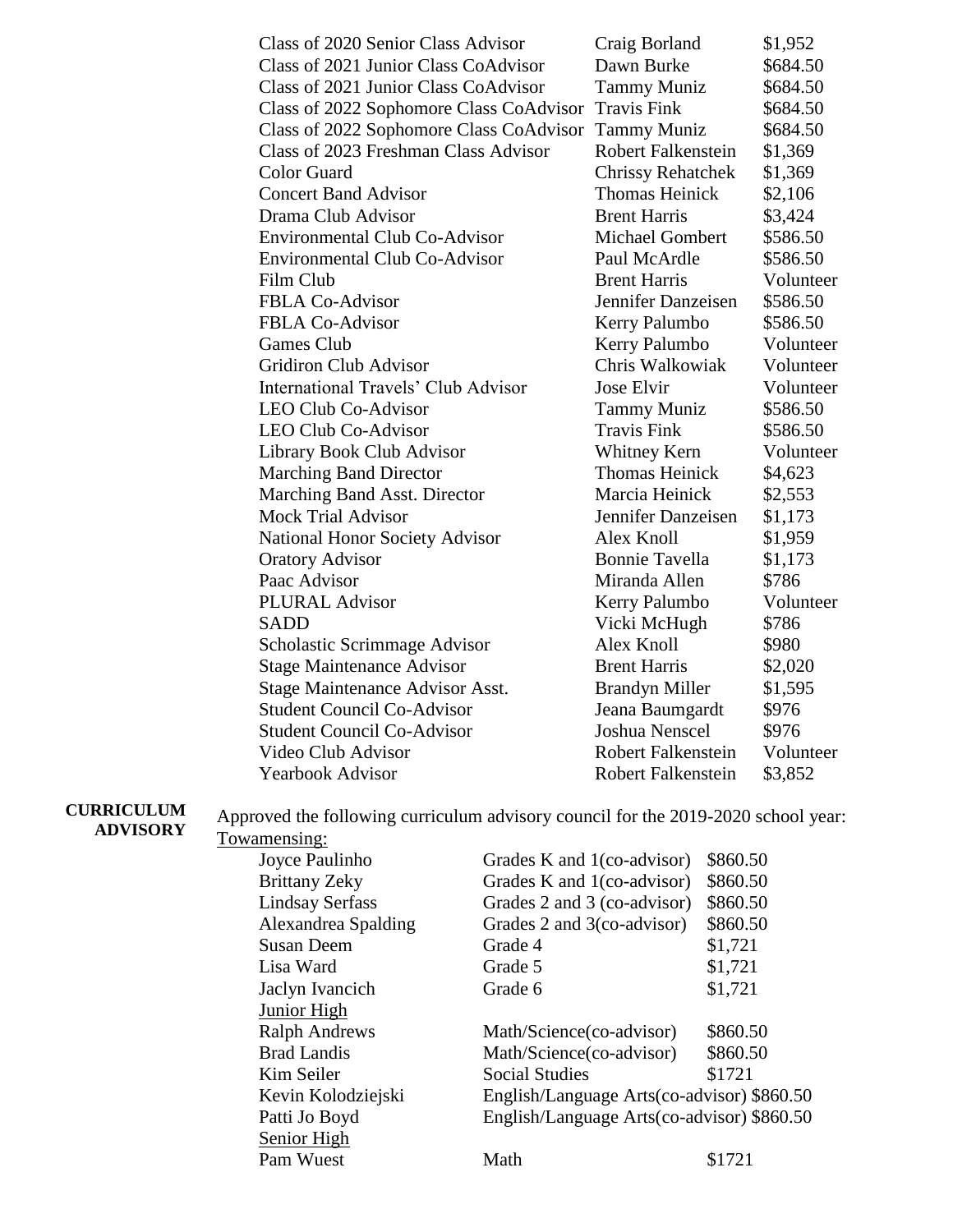| Jeanne Knepper                       | Science   |                             | \$1721   |
|--------------------------------------|-----------|-----------------------------|----------|
| Paul McArdle                         |           | Social Studies (co-advisor) |          |
| Mike Gombert                         |           | Social Studies (co-advisor) |          |
| <b>Bonnie Tavella</b>                | English   | (co-advisor)                | \$860.50 |
| Anna Corby                           | English   | (co-advisor)                | \$860.50 |
| <b>Carol Andrews</b>                 | Health/PE |                             |          |
| <b>Tom Smelas</b><br><b>Business</b> |           |                             | \$1,721  |
| Jose Elvir                           |           | Foreign Language            |          |
| Miranda Allen                        |           | Art/Music/Tech Ed.          |          |
|                                      |           |                             |          |

- **RETIREMENT** Accepted the retirement of Roberta Yeager from her position as a third-grade teacher, effective August 10, 2019.
- **FT CUSTODIAN** Approved Keith Smith as a full-time custodian at the rate of \$44,714, effective July 1, 2019.
- **ELEMENTARY SUB** Approved Kianna Marlatt as an elementary substitute teacher, effective August 26, 2019.

**COUNSELOR RESIGNATION** Accepted the resignation of Raquel Hoffert, High School Counselor, effective June 21, 2019.

**FIELD HOCKEY RESIGINATION** Accepted the resignation of Melissa Kohler from her position as MS Field Hockey Coach for the 2019-2020 school year.

- **HEALTH/PE HIRED** Approved Michael Horvath as an elementary Health/Phys. Ed Teacher at Bachelors, Step 1 -  $$46,000$  effective August  $20<sup>th</sup>$ , 2019.
- **HS HANDBOOK** Approved the 2019-2020 High School Student Handbook

**INT'L TRAVELERS CLUB** Approved the field trip request from Jose Elvir for the Palmerton Area High School International Travelers Club to visit Hungary, Poland, Germany, Slovakia and the Czech Republic in June of 2020, expenses will be the responsibility of the club and students.

- **BAND TRIP** Approved the request by Thomas Heinick for the Palmerton Area High School Marching Band, Concert Band, and Chorus to take a four-day trip to Massachusetts in Spring of 2021. Expenses will be the responsibility of the club.
- **SENIOR CLASS** Accepted the status that the members of the senior class of 2019 have completed the graduation requirements set forth by the Pennsylvania Department of Education and the Board of Education of the Palmerton Area School District. (Enclosure)

**FACILITIES**  Approved the facilities contracts for the 2019-2020 school year.

**CONTRACTS**

**EBRIDGES COURSE/ CREDIT RECOVERY** Approved Andrew Remsing as summer program facilitator of the eBridges Course/Credit Recovery Program for students in grades 7-12, at the rate of \$32/hr. Program to run June 19, 2019 to July 3, 2019 not to exceed four hours per day.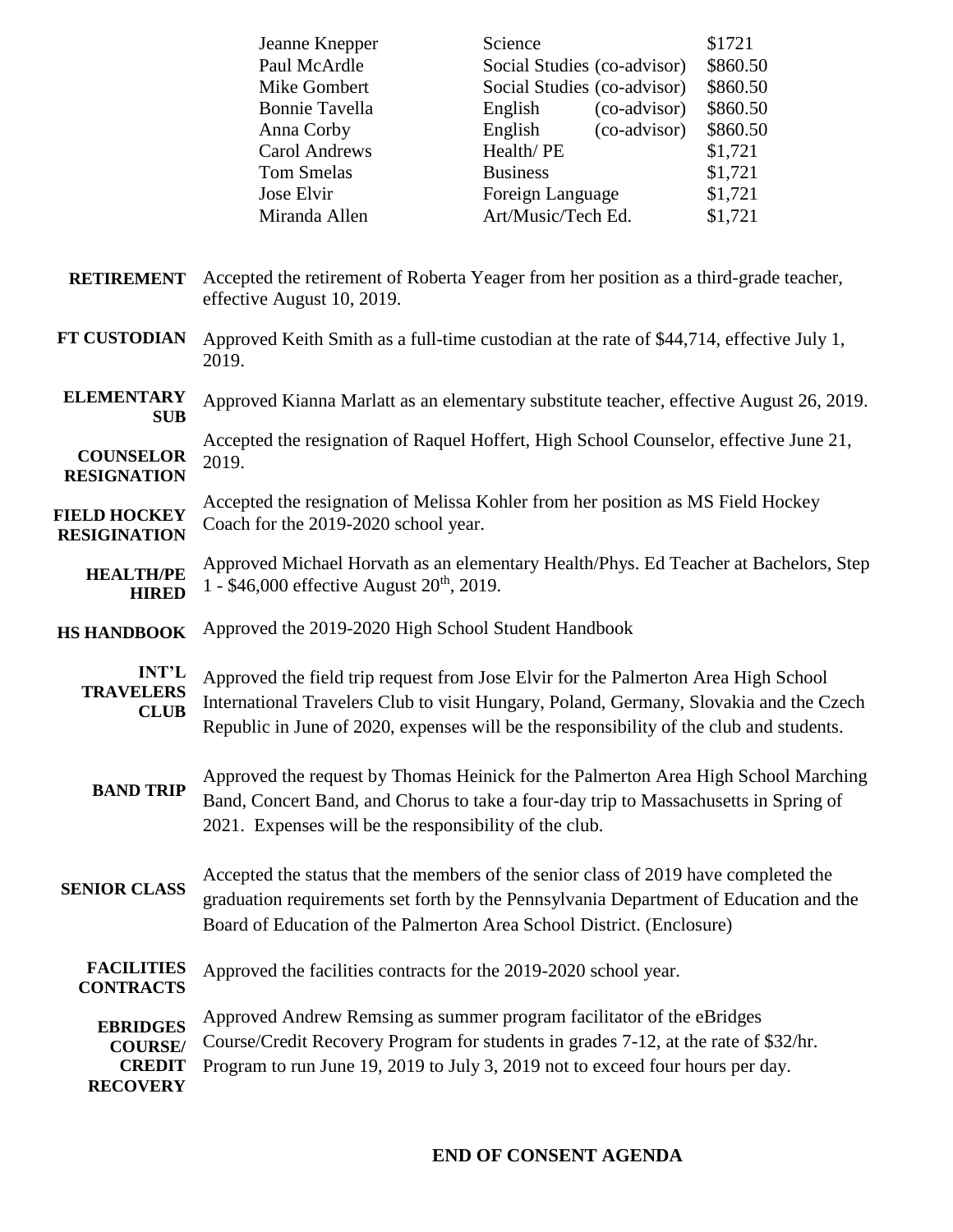**2019-2020 BUDGET APPROVED**

Director Scherer moved, seconded by Director Gildner, to approve the Palmerton Area School District General Operating Budget for the 2019-2020 fiscal year with a real estate tax levy of 57.5293 mills (a .75 mill increase over 2018-2019) with budgetary expenditures of \$34,032,948. The board also authorizes, as a part of the General Operating Budget adoption, the Section 679 Per Capita Tax of \$5.00: Act 511 Earned Income Tax of 1.00%; Act 511 Per Capita Tax of \$10.00: Act 511 Realty Transfer Tax of 1.00%; Local Services Tax of \$5.00. The Board reaffirms and reenacts all collection procedures that are applicable to the local service tax, Section 679 and 511 Per Capita tax and Act 511 Earned Income Tax, and Act 511 Realty transfer tax. For informational purposes: Sharing of certain taxes occurs as permitted by law: Per Capita -- \$10.00 school district, \$5.00 municipality; Earned Income Tax --.5% school district, .5% municipality; Realty Transfer Tax -- .5% school district, .5% municipality; Local Services Tax --\$5.00 school district, \$47.00 municipality.

Aye Votes: Directors Baumgardt, Fallow, and Haas Nay Votes: Directors Gildner, Harry, Paules, Recker, Scherer and Smale. Motion Failed.

Director Gildner moved, seconded by Director Recker, to approve the Palmerton Area School District General Operating Budget for the 2019-2020 fiscal year with a real estate tax levy of 56.7793 mills (no increase over 2018-2019) with budgetary expenditures of \$34,032,948. The board also authorizes, as a part of the General Operating Budget adoption, the Section 679 Per Capita Tax of \$5.00: Act 511 Earned Income Tax of 1.00%; Act 511 Per Capita Tax of \$10.00: Act 511 Realty Transfer Tax of 1.00%; Local Services Tax of \$5.00. The Board reaffirms and reenacts all collection procedures that are applicable to the local service tax, Section 679 and 511 Per Capita tax and Act 511 Earned Income Tax, and Act 511 Realty transfer tax. For informational purposes: Sharing of certain taxes occurs as permitted by law: Per Capita -- \$10.00 school district, \$5.00 municipality; Earned Income Tax --.5% school district, .5% municipality; Realty Transfer Tax -- .5% school district, .5% municipality; Local Services Tax --\$5.00 school district, \$47.00 municipality.

Aye Votes: Directors Gildner, Harry, Paules, Recker, and Smale. Nay Votes: Directors Baumgardt, Fallow, Haas, and Scherer. Motion Carried.

Director Harry moved, seconded by Director Gildner, to approve the enclosed Budget Transfers.

Aye Votes: All Directors Present. Nay Votes: None. Motion Carried.

#### **RFP PROCESS FOR ENGINEER APPROVED** Director Fallow moved, seconded by Director Smale, to authorize the Business Manager to begin the Request for Proposal (RFP) process for Engineer of Record services.

Aye Votes: All Directors Present. Nay Votes: None. Motion Carried.

**CHANGE ORDERS APPROVED** Director Scherer moved, seconded by Director Haas, to approve Change Order Number 001, JBM Mechanical. The contract sum will be increased by this change order in the amount of \$57,735.70.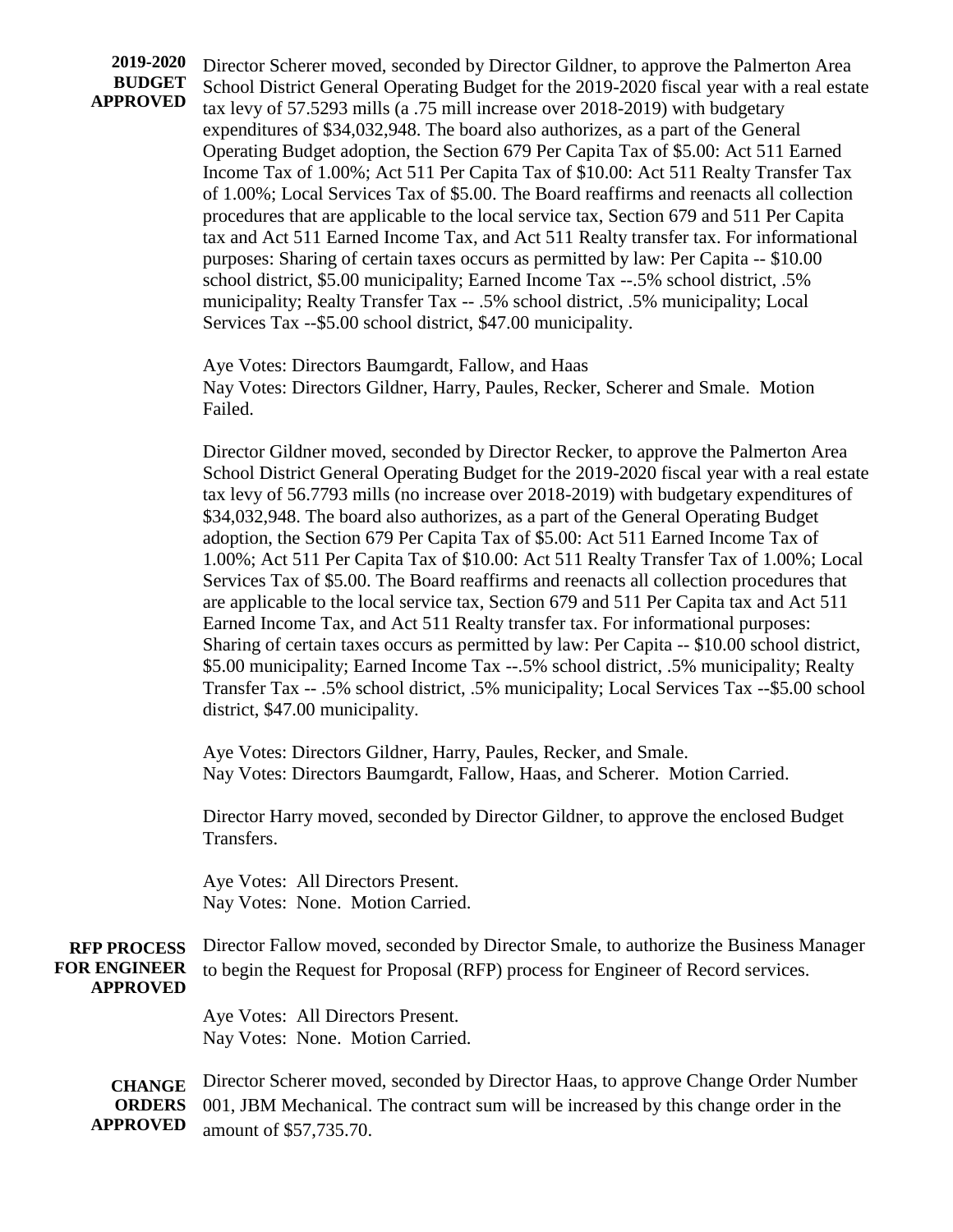Aye Votes: Directors Baumgardt, Gildner, Haas, Harry, Recker, Scherer, and Smale. Nay Votes: Directors Fallow and Paules. Motion Carried.

Director Smale moved, seconded by Director Haas, to approve Change Order Number 002, JBM Mechanical. The contract sum will be increased by this change order in the amount of \$21,931.18.

Aye Votes: Directors Baumgardt, Gildner, Haas, Harry, Recker, Scherer, and Smale. Nay Votes: Directors Fallow and Paules. Motion Carried.

Director Smale moved, seconded by Director Haas, to approve Change Order Number 003, JBM Mechanical. The contract sum will be increased by this change order in the amount of \$8,500.86.

Aye Votes: Directors Baumgardt, Gildner, Haas, Harry, Recker, Scherer, and Smale. Nay Votes: Directors Fallow and Paules. Motion Carried.

Director Scherer moved, seconded by Director Haas, to approve Change Order Number 004, JBM Mechanical. The contract sum will be increased by this change order in the amount of \$21,766.97

Aye Votes: Directors Baumgardt, Gildner, Haas, Harry, Recker, Scherer, and Smale. Nay Votes: Directors Fallow and Paules. Motion Carried.

**FIRST POLICY READING APPROVED** Director Scherer moved, seconded by Director Baumgardt, to approve the first reading of Policy #006 – Meetings

> Aye Votes: All Directors Present. Nay Votes: None. Motion Carried.

#### **INTERIM SUPER. APPROVED** Director Harry moved, seconded by Director Smale, to appoint Thomas McLaughlin interim superintendent.

Aye Votes: All Directors Present. Nay Votes: None. Motion Carried.

**TREASURER APPROVED** Director Fallow moved, seconded by Director Harry, to approve Sherry Haas as Treasurer of the Palmerton Area School Board, effective July 1, 2019 to June 30, 2020, at the rate of \$400.00.

> Aye Votes: All Directors Present. Nay Votes: None. Motion Carried.

**SUPER. SEARCH APPROVED** Director Scherer moved, seconded by Director Smale to hire PSBA to assist in the Superintendent search.

> Aye Votes: All Directors Present. Nay Votes: None. Motion Carried.